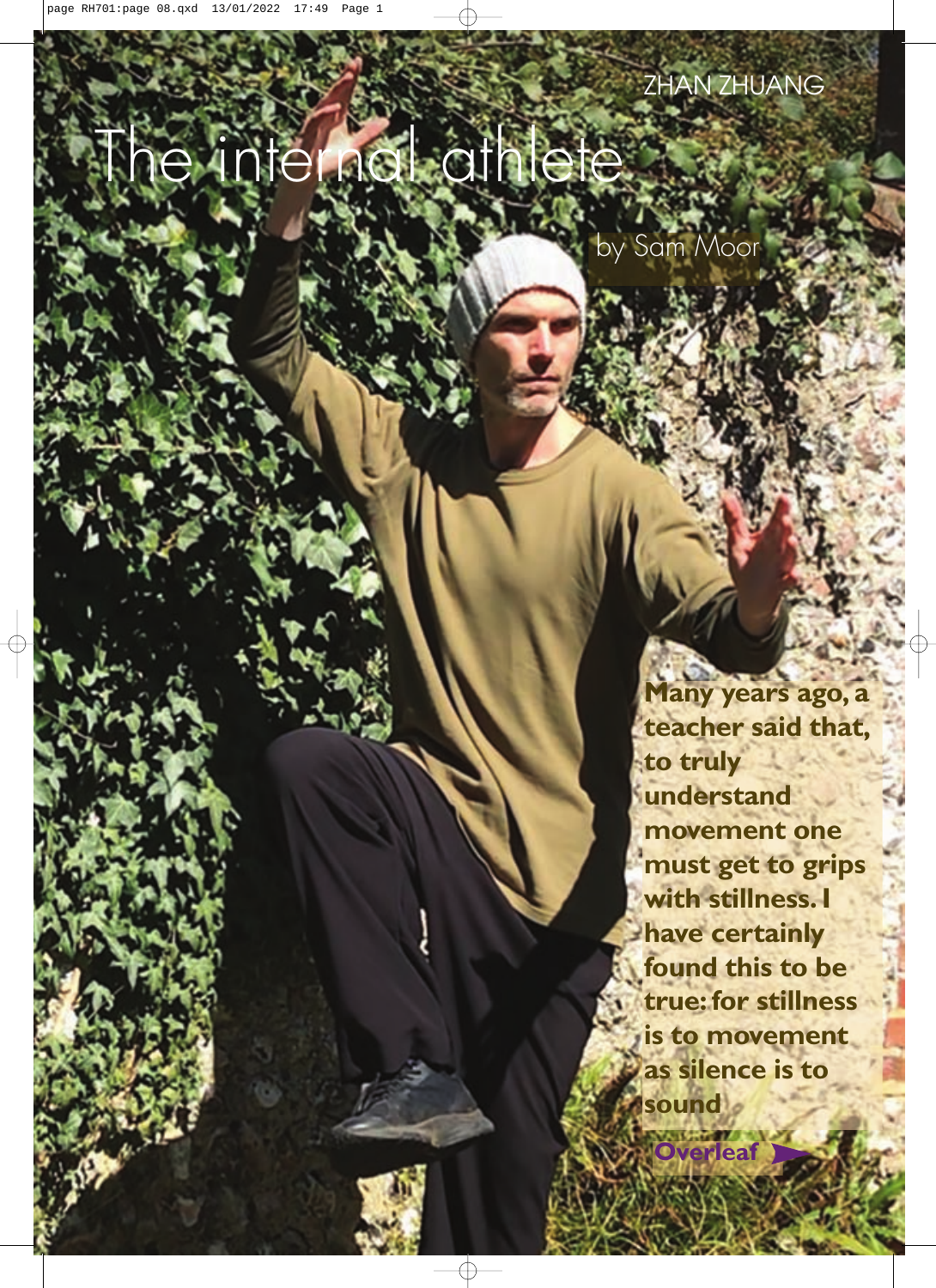# ZHAN ZHUAN

If, for some strange reason, I were restricted to choose<br>just one thing to share with people from the trove of just one thing to share with people from the trove of body/mind arts that I have trained in and taught for many years it would undoubtedly be zhan zhuang, the art of standing still and more commonly known as standing meditation. For no matter how unlikely a contender for developing oneself the simple act of standing still might seem, for me it would be quite an easy choice. Out of the many training methods that I have enjoyed, endured and taught over the years, including the more orthodox systems of exercise of my early days, no other ticks quite as many boxes as Standing. Nor have I come across any other practise that illustrates how all those very boxes that we might want to tick, but usually assume to be separate, are in fact inextricably linked.

I have spent many hours standing still and, although somewhat challenging, a large proportion of that time has been rather wonderful and, on many levels, quite liberating. In terms of improving all other aspects of my training it has been invaluable and deeply informative in terms of accruing fundamental 'body knowledge' for myself from myself.

### Easy to miss

A large part of the motivation for my choice would be inspired by the fact that it is very common for us to completely miss the simplest treasures of physical reality that are only tangible in the present moment of the here and now because our minds are almost permanently distracted by the constant buzz of habitual busyness; a discursive noise completely unrelated to what is happening in and around us in real time. To be able to do anything well, and I mean that in the most genuine sense, this issue is something that we must first recognise and then get to grips with. For if we do not, which is all too often the case, we live at the mercy of a top-down dictatorship comprised of our thoughts and one that impels us on a constant search for a better experience than the one we are currently having.

## More stable

If we could slow down and stop for a time, we might give ourselves a chance to experience life from a clearer and more stable perspective and the futility of this rush would be more than obvious: there is no other time than now and it is in the omnipresence of the present moment that life unceasingly reveals itself.

#### *"There is nothing more deceptive than an obvious fact" – Sherlock Holmes*

Like seated meditation practice, standing meditation can be an excellent tool to address this serious impediment to the quality of lives. However, it comes with the major bonus that it serves as an excellent method for training the body at a deep level. Through the lens of physio-cognitive stillness, which standing builds in increasing acuity, we can access and develop qualities of the body that are always with us regardless of what we do, and that 'normal' exercise and movement frequently fail to give light to. As our experience changes so too does our understanding, if we can be open minded; and can you think of any genuinely valid reasons not to be open minded? The balanced body development and awareness skills we can build from standing practice can significantly alter our assumptions about how we use the body and mind for the better, and I mean better in every way.





## Surprisingly difficult

Another reason for my choosing standing would stem from my fascinating experiences of having taught it to many people over the last two decades, if only for a class or two. That the more complex a skill the more difficulty we might experience in the learning of it. Yet although being incredibly simple, the majority of people found standing surprisingly difficult to do for more than a few minutes despite being proficient in other fields of training; and here I'm referring to standard fitness enthusiasts as well as practitioners and teachers from the realms of yoga, dance, Alexander Technique, pilates and numerous martial arts.

#### *Through a lens of physio-cognitive stillness we can discover and develop the fundamental qualities of the body and mind that are with us whatever we do*

That someone who can run a marathon, bench-press their own body weight, or easily perform a full backbend can fail to be able to stand still for more than a few minutes, without experiencing serious physical and mental discomfort, poses some fascinating questions about the ways in which we train our bodies and what we assume to be useful in doing so.

When beginning 'stillness training' this usually takes the form of sitting or lying down. While they can be meritorious, standing meditation is significantly more functional; for when we want to move in our lives it is usually when standing upright and balanced on either one or both feet.